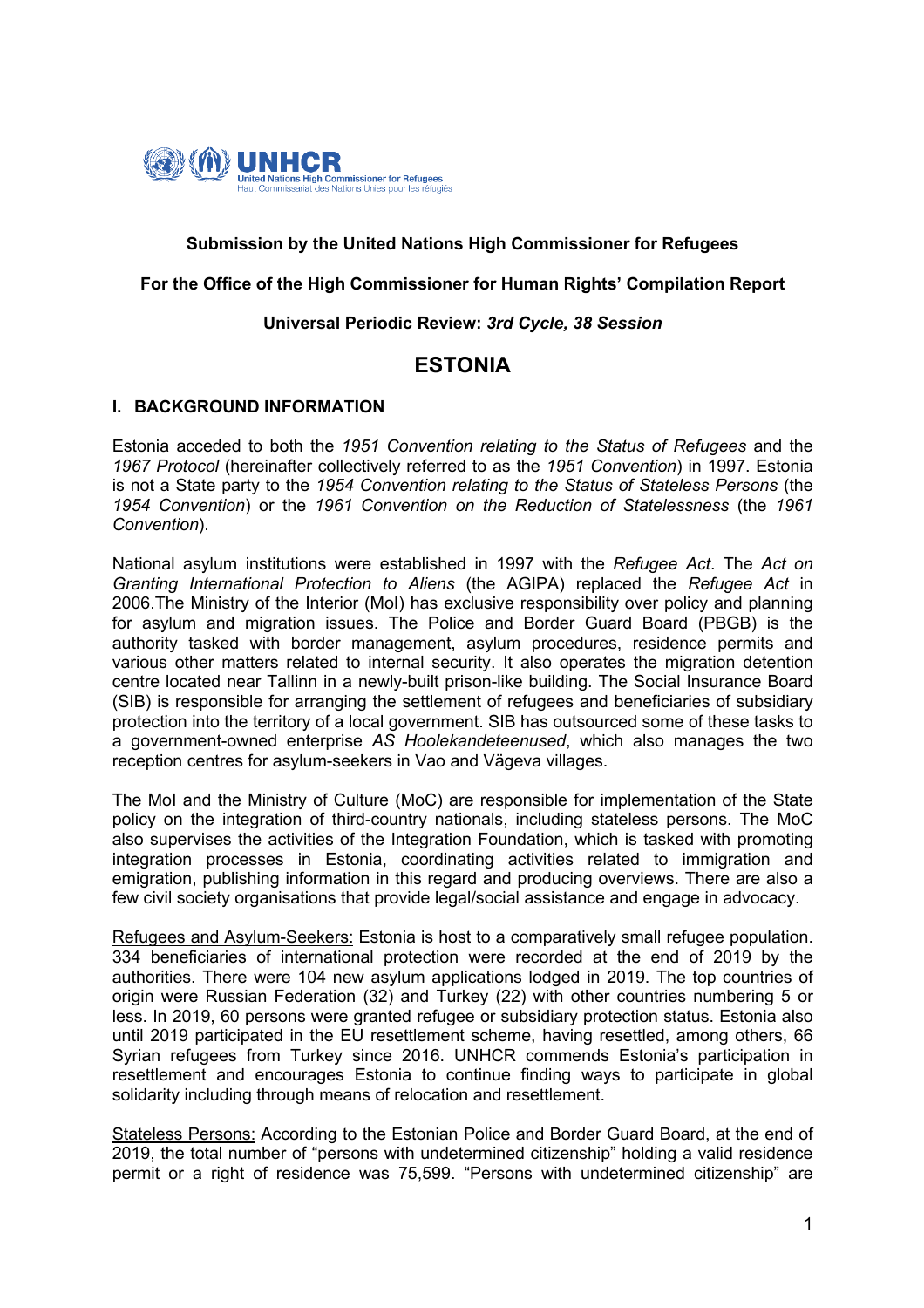former USSR citizens who did not acquire Estonian or any other nationality when the country recovered its sovereignty upon the breakup of the USSR in 1991. In general, legally residing "persons with undetermined citizenship" are entitled to a set of rights and obligations that go beyond the minimum prescribed by the *1954 Convention,* though differences in treatment between this population and citizens of Estonia persist. "Persons with undetermined citizenship" may obtain long-term residence permits and vote in municipal elections. However, they may not participate in Parliamentary or EU elections and may not hold certain public and civil service functions. Due to the lack of a separate mechanism for the identification and determination of persons as stateless, there is no precise information available about stateless persons who have arrived to Estonia in a migratory context and who have not been granted a legal basis for residing in Estonia.

# **II. ACHIEVEMENTS AND POSITIVE DEVELOPMENTS**

## **Positive developments linked to 2nd cycle UPR recommendations**

**Linked to 2nd cycle UPR recommendation no. 122.123:** "Continue its efforts in providing migrants and other sectors in vulnerable situation greater access to health, education, and other social services, in the face of increased number of migrants entering Europe (Philippines)"*.*

Estonia has taken commendable steps to strengthen its capacity in the areas of reception and integration in order to receive the refugees it has committed to accept under the EU's Emergency Relocation and Resettlement Schemes and otherwise. Since publication of the UNHCR Study *"Integration of refugees in Estonia: Participation and Empowerment"* in December 2016<sup>1</sup>, the Government of Estonia has implemented several UNHCR recommendations, including, inter alia, to increase the number of hours for studying Estonian and to introduce a wage subsidy program supporting Estonian employers who hire refugees. Estonia has also implemented several other initiatives to support adaptation and integration of refugees, including enhancement of the support person service and other initiatives, that have resulted in significantly lower secondary movements than other Baltic States. In UNHCR's recent consultations with refugees, integration support is ranked highly in most areas. UNHCR welcomes these efforts and appreciates the willingness of the Government and other partners to continue the dialogue on the integration of refugees.

# **III. KEY PROTECTION ISSUES, CHALLENGES AND RECOMMENDATIONS**

## **Challenges linked to outstanding 2nd cycle UPR recommendations**

## **Issue 1:** *Non-refoulement***, access to the territory and asylum procedures**

**Linked to 2nd cycle UPR recommendation no. 123.55** "Avoid detaining asylum seekers and ensure all asylum seekers the right to lodge asylum applications at border-crossing points and in transit zones (Brazil)".

Access to the territory and national asylum procedure for persons in need of international protection remains a concern to UNHCR. NGO reports indicate that asylum-seekers were denied the right to lodge asylum applications at border-crossing points with Russia or in transit zones (i.e. Tallinn Airport). Instead, they were either persuaded not to apply because

<sup>1</sup> UN High Commissioner for Refugees (UNHCR), *Integration of refugees in Estonia - Participation and Empowerment*, December 2016, available at: http://www.refworld.org/docid/586e251d4.html .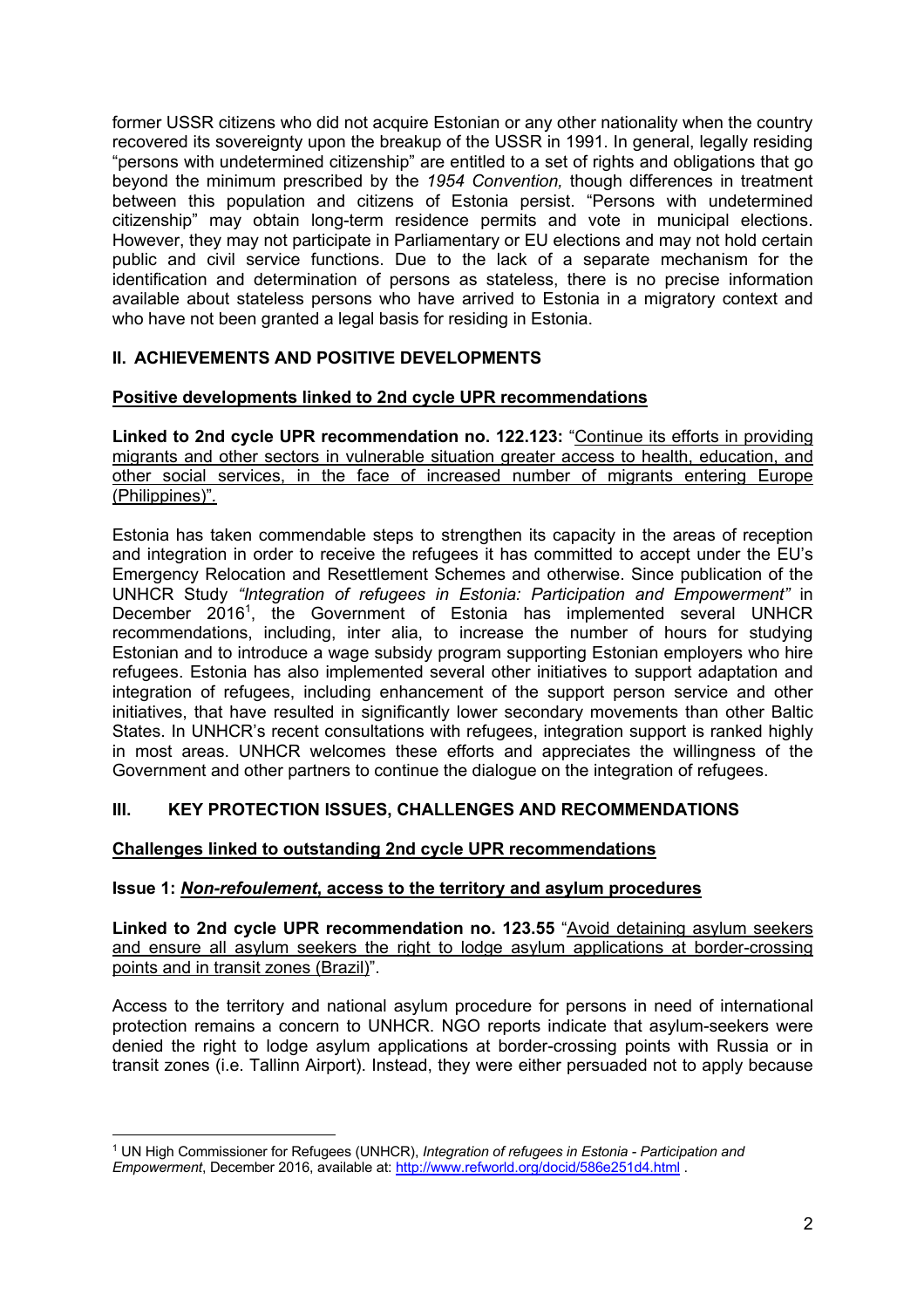of lack of prospects to be recognized or advised to return to the country of origin, or, at least initially, refused to accept asylum application.<sup>2</sup>

Although the Estonian legislation envisages a right to appeal any administrative decision or action, including refusal of entry and rejection of an asylum application at the border or in the transit zone, it is very difficult for applicants to exercise this right in practice, due to the lack of access to free legal counselling and/or assistance at Estonian border-crossing points. Persons who apply for asylum at the border points are thus limited in their access to an effective remedy before a court against the decisions taken at the border. The issue of access to asylum has also recently been highlighted by the Human Rights Committee.<sup>3</sup>

## **Recommendations:**

UNHCR recommends that the Government of Estonia:

- a) Accelerate efforts to establish an effective protection-sensitive border entry system;
- b) Ensure respect for all procedural guarantees, including access to information and legal aid, and effective legal remedy, for persons applying for asylum at bordercrossing points, to ensure that the protection needs of refugees and other persons in need of international protection are duly recognized and *refoulement* is prevented;
- c) Establish an independent monitoring system at border crossing points in cooperation with relevant partners;
- d) Amend the Act on Granting International Protection to Aliens with provisions introducing the right to rebut a presumption of safety when the safe country of origin and the safe third country concepts are applied in the first instance procedure.

#### **Issue 2: Statelessness**

**Linked to 2nd cycle UPR recommendations no. 122.124** "Work actively to reduce the number of stateless residents in the country (Iceland)"**; also 122.125; 123.13; 123.15; 123.16; 123.17; 123.18; 123.19; 123.53; and, 123.54.**

Estonia is the only country in Northern Europe which has not acceded to either of the UN Statelessness Conventions, and is one of just three EU Member States (including Poland and Cyprus) which are not yet State Parties to the *1954 Convention*. <sup>4</sup> Domestic law contains no definition of a stateless person and there is no separate mechanism for the identification and determination of stateless persons. Consequently, there is no precise information available about stateless persons who may have come to Estonia in the migratory context and who have not been granted a legal basis for residing in Estonia or those who remain stateless due to conflict of nationality laws or other factors.<sup>5</sup>

Although the Estonian *Citizenship Act* was amended in 2015 and 2020 so as to provide for acquisition of citizenship for children born in Estonia whose both or one parent are stateless and who have permanently resided in Estonia for at least 5 years based on Art. 13(4), this is not fully in line with Estonia's international obligations under Article 7 of the UN

 $2$  Estonian Human Rights Centre, Human Rights in Estonia 2020: Rights of refugees and asylum-seekers, available at: https://humanrights.ee/en/materials/inimoigused-eestis-2020/pagulaste-ja-varjupaigataotlejateoigused/

<sup>3</sup> See CCPR/C/EST/CO/4

<sup>4</sup> United Nations Treaty Collection, Convention relating to the Status of Stateless Persons**,** available at: https://treaties.un.org/Pages/ViewDetails.aspx?src=TREATY&mtdsg\_no=V-3&chapter=5&clang=\_en. Iceland is in the final stages of joining both Conventions.

<sup>5</sup> Statelessness can occur for several reasons, including discrimination against particular ethnic or religious groups, or on the basis of gender; the emergence of new States and transfers of territory between existing States; and gaps in nationality laws. For details see UNHCR resources available on: https://www.unhcr.org/ending-statelessness .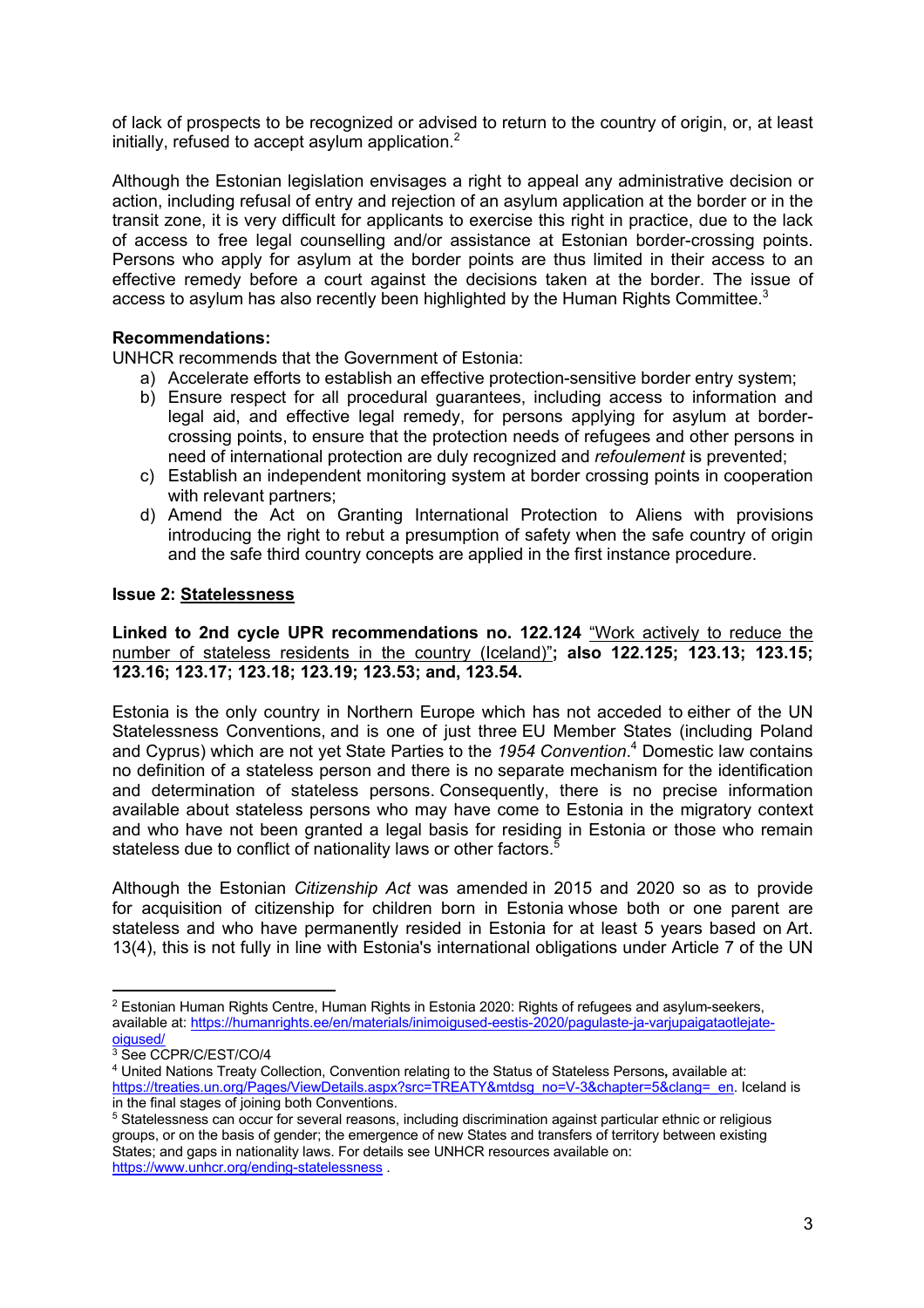Convention on the Rights of the Child (CRC), which sets out every child's right to acquire a nationality from birth, "in particular where the child would otherwise be stateless".

Furthermore, UNHCR notes that stateless persons may apply for naturalization only after eight years of residence. Greater facilitation of naturalization for stateless persons would permit them to more efficiently integrate into society. Further state measures should be taken to promote the active citizenship of persons with undetermined citizenship through providing them broader work opportunities in the public and private sectors. An example of such measures is the UNHCR-supported pilot project "Internal Security Starts With You!" organised by the Estonian Academy of Security Sciences, which enabled stateless persons to learn how they can contribute to ensuring Estonia's internal security at their place of residence, encourage their active citizenship, and increase their motivation to apply for Estonian citizenship.

# **Recommendations:**

UNHCR recommends that the Government of Estonia:

- a) Accede to the 1954 UN Convention Relating to the Status of Stateless Persons and the 1961 UN Convention on the Reduction of Statelessness;
- b) Incorporate the definition of a stateless person in domestic law, in line with the definition provided by the 1954 UN Convention Relating to the Status of Stateless Persons;
- c) Introduce a legal framework and mechanism for the effective identification, determination and protection of stateless persons;
- d) Consider providing automatic citizenship to all children born in Estonia who would otherwise be stateless, including through eliminating the permanent residency requirement from the related procedure;
- e) Take further legal, policy and/or practical steps to reduce statelessness through facilitating naturalization for stateless persons, including reducing residency requirements for naturalization applicable for stateless persons; and,
- f) Continue efforts to integrate persons with "undetermined citizenship" in Estonian society through promoting their motivation to apply for citizenship and broadening their employment opportunities both in the public and private sectors.

## **Additional protection challenges**

## **Issue 3: Fair and efficient asylum procedures**

Decision making within PBGB: The current decision-making competence given to the border guard officials within the PBGB is not in compliance with relevant international and EU standards, as border guards do not meet the criteria set for a single and competent determining authority, as recalled by UNHCR's Executive Committee Conclusion No. 8 (XXXVIII) of 1977 and the EU's Asylum Procedures Directive. While recognising that asylum decisions are not in practice regularly made by border officials, the majority of whom do not have sufficient competence to undertake refugee status determination and legal analysis of asylum applications, Estonian law does not expressly exclude this possibility. A single determining authority should be responsible for all stages of the procedure, including, for instance, the admissibility interview. Applicants may fear and/or mistrust law enforcement bodies and some of them may suffer from post-traumatic stress disorder as a result of their experiences in their country of origin, notably where they have suffered persecution or serious harm at the hands of the police, military or militarized groups in their countries of origin. This could undermine the perception of impartiality and the trust on the asylum procedure, which is crucial in creating the conditions conducive to the complete disclosure of the facts by the applicant.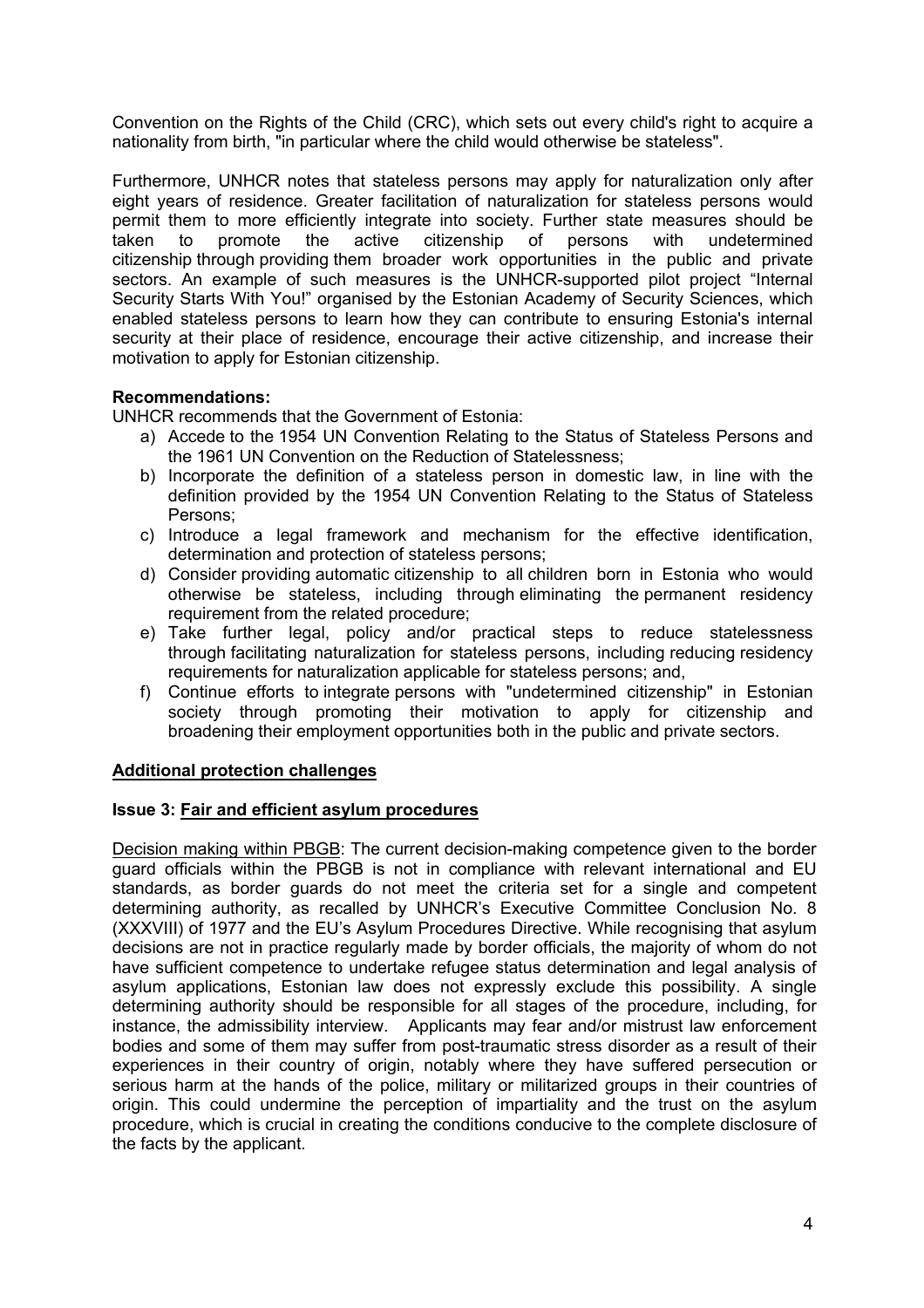The rationale for this approach is to ensure that the asylum decision-making process is separated from border and migration controls, hence securing an impartial and rigorous examination of asylum applications by expert personnel trained in asylum and refugee law. This is vital for minimizing the risk of returning a person to a country where s/he may face persecution or other form of serious harm, in violation of the principle of non-refoulement.

Vulnerability assessment: UNHCR's partners report that asylum-seekers who have been pregnant, are single parents with minor children, are victims of trafficking, torture or rape, and/or who have a disability, serious illnesses or mental health problems, do not consistently receive specialized treatment or accommodations in practice. Vulnerable asylum seekers are thus systematically not identified in the first stages of the asylum procedures and this means that necessary procedural safeguards are not in place in a way that ensures effective access to the procedure.

# **Recommendations:**

UNHCR recommends that the Government of Estonia:

- a) Amend national legislation to ensure that responsibility for examining and deciding all first instance asylum applications. is accorded solely to the competent officials of a specialized, separate and independent unit or authority;
- b) Organize comprehensive and standardized training programmes on the identification of vulnerable applicants for the PBGB personnel; and,
- c) Ensure consistent enforcement of the obligation to identify and record the vulnerabilities and/or special needs of asylum-seekers as soon as possible and communicating this information to relevant stakeholders in order to provide necessary safeguards and support for the applicant.

## **Issue 4: Access to effective remedies**

Under Article 41 of the AGIPA, asylum applicants who receive a negative decision on their asylum applications have ten days to appeal that decision. UNHCR is concerned that this time frame may adversely affect asylum-seekers' access to effective legal remedy on negative asylum decisions since the majority of asylum-seekers do not speak the Estonian language; are unfamiliar with the national legal system; and may not have effective access to free and good quality legal aid. According to Article 46(4) of the Asylum Procedures Directive (recast), the applicant must have reasonable time and facilities in order to undertake all the steps required to exercise the right of appeal.

UNHCR's study on Access to Legal Aid for Asylum-Seekers in Estonia<sup>6</sup> revealed and confirmed a number of additional concerns. These include the lack of effective opportunity to apply for or be granted state legal aid in border areas (see Issue 1), lack of access to legal representation for unaccompanied children, and concerns that the legal counsellors at the Soodevahe Detention Centre and Vao and Vägeva Reception Centres are not sufficiently capacitated.

With respect to appeal procedures, there are also concerns about the quality of the legal aid provided.

## **Recommendations:**

UNHCR recommends that the Government of Estonia:

<sup>6</sup> UN High Commissioner for Refugees (UNHCR), *Access to Legal Aid for Asylum-Seekers in Estonia*, July 2019, available at: https://www.refworld.org/docid/5d4bedea4.html